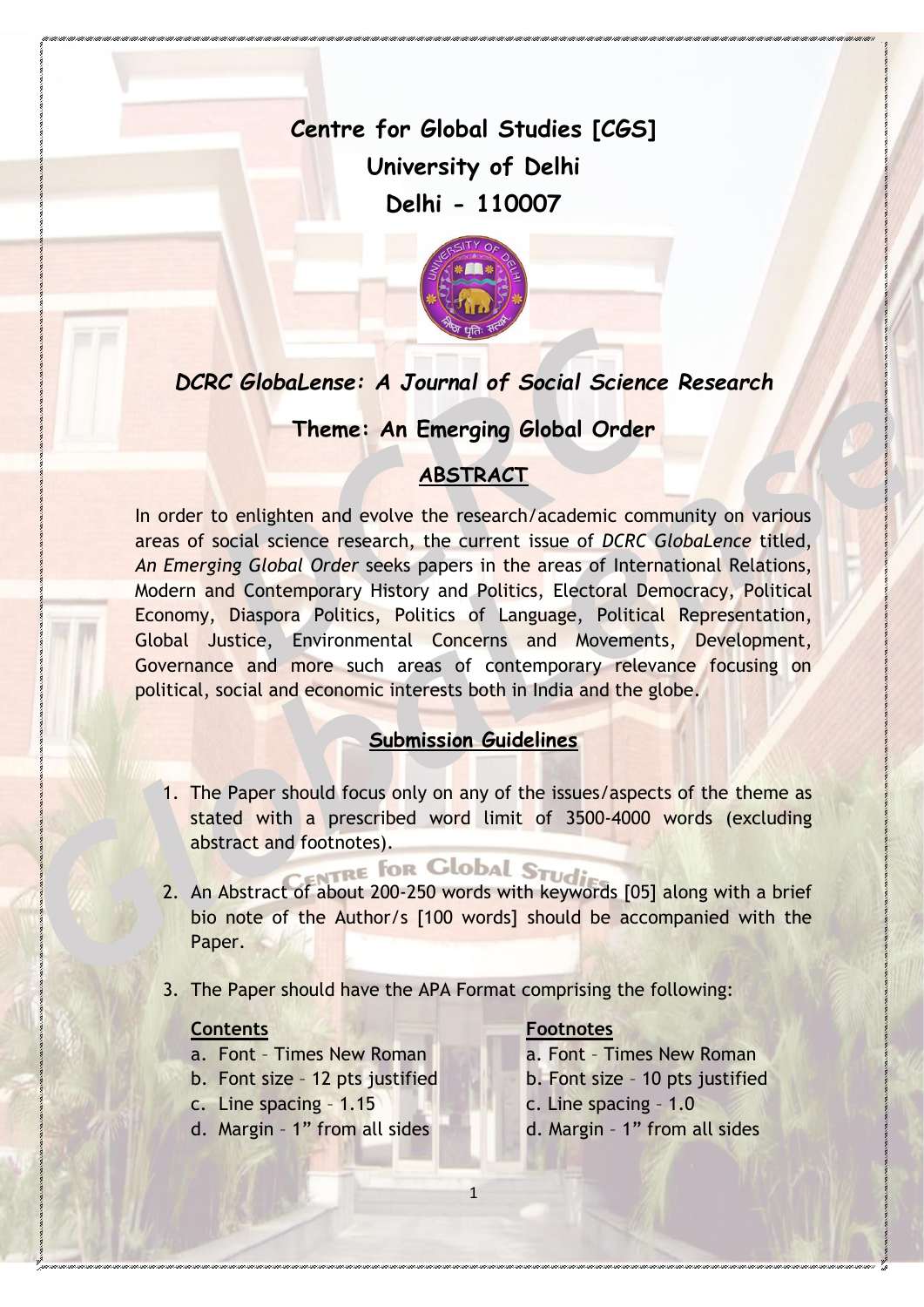- 4. The title should be Bold, 14 Font Size and Center Aligned.
- 5. The title should have the name/s of the author/s and their designation/affiliation and the name of their Institution as footnote/s on the first page itself.
- 6. Co-Authorship up to a maximum of two is allowed.
- 7. The Author/s should submit a Declaration [as attached] stating that the work is original and non-plagiarized and has not been considered for publication elsewhere.
- 8. Only English Papers will be accepted.
- 9. The decision of the Editorial Board in accepting or rejecting the Paper for publication is final.
- 10.The contributions presented to and accepted for publication and the copyrights therein shall be the intellectual property of the Editorial Board, Centre for Global Studies (CGS), University of Delhi, Delhi – 110007, INDIA.

#### **How to Submit**

- 1. Paper [along with Abstract, Bio Note and Declaration] can be mailed to: dcrcglobalense@gmail.com in both Microsoft Word (.doc or .docx) and PDF format.
- 2. Only one submission per author or a team of co-authors is permissible.

# **Submission DeadlineRE FOR Global Studies**

The deadline for paper submission is Thursday, 14 April 2022.

### **Contact**

In case of any query, kindly contact the Editorial Board at: dcrcglobalense@gmail.com; Tel: +91-11-27666281.

**Editorial Board**